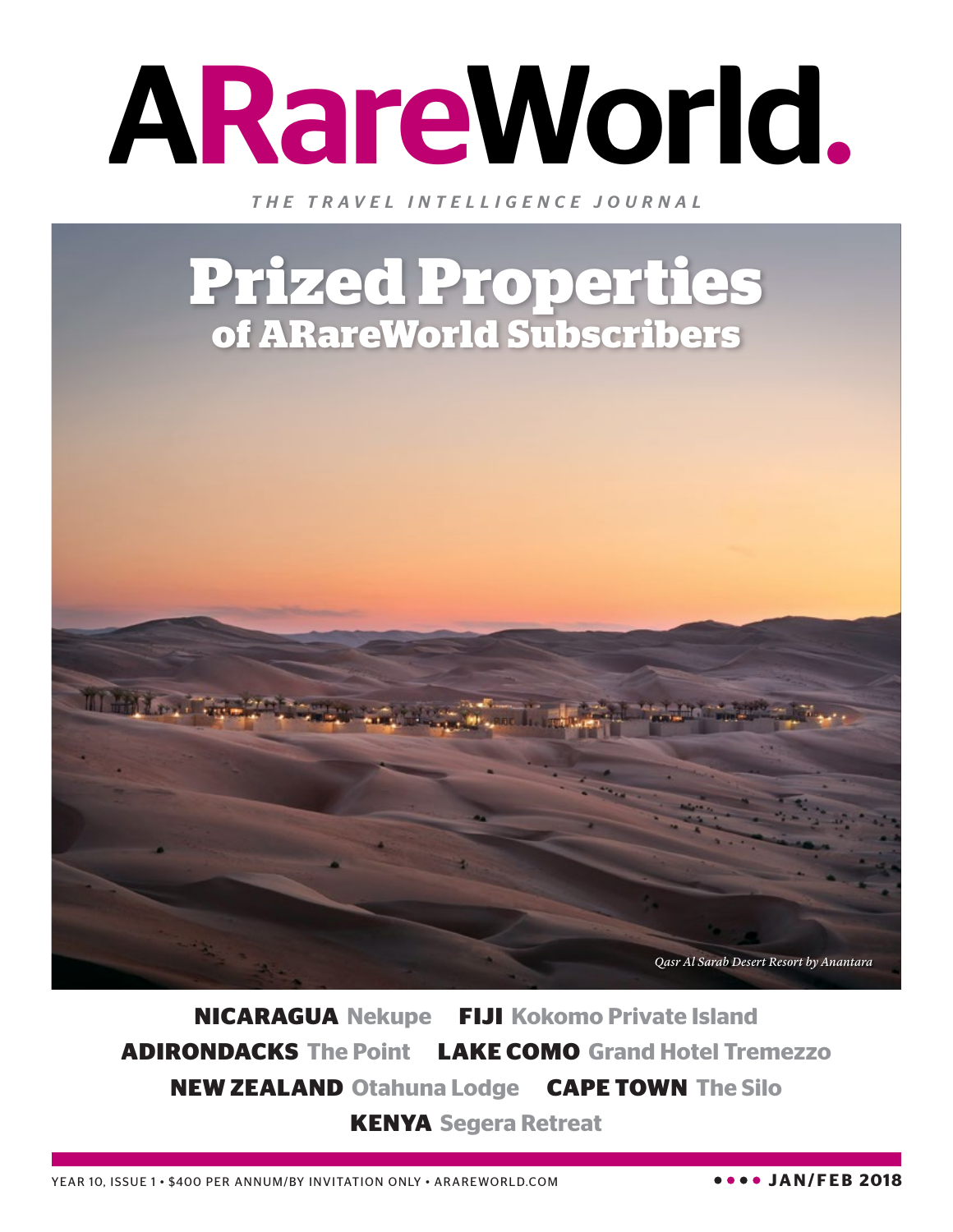



*The Great Camp, now even greater.*



**HE GREAT CAMPS** of the Adirondacks were elegant log cabin mansions and compounds where the most powerful city-dwelling families would retreat for weeks or months for a taste of the simpler life. Among these properties is The

Point, a wooded peninsula on Upper Saranac Lake originally developed for the William Avery Rockefeller family. Today, and for more than 25 years, The Point has operated as an 11-room, all-inclusive resort offering urban escapees of today a looking glass into another time.

We first visited The Point in 2014, when we lauded the property for its exceptionally personable service and amazing culinary program. From the guest expe rience, you would have never known the property was in bank-owned limbo at the time. Credit for keeping it all together is most certainly due to General Man ager Cameron Karger, who is thankfully still here. The limbo ended in 2016, when regular guests Pierre and Laurie Lapeyre purchased the property. The couple has since invested in an extensive renovation effort, which had just been finished before our most recent visit.

The easiest way to access The Point is by plane. 20 min utes up the road, Adirondack Regional Airport operates two runways, the longest at 6,573 feet, with scheduled ser vice to Boston via Cape Air. We decided to drive up from Manhattan, which Google estimates at just over five hours (but was more like seven all-in). The scenery on the way was glorious, but the rugged terrain became a bit tedious by the end. We contemplated how the Rockefellers and their contemporaries could have possibly withstood this journey so many decades ago.

As we pulled our vehicle in to park, we observed a new addition since last time, a Tesla branded charging station. The car brand had sent someone to install the station upon the suggestion of a vehicle owner who had planned to drive to the resort.

Evenings at The Point are typically social, with all of the groups in house converging for dinner at one big table